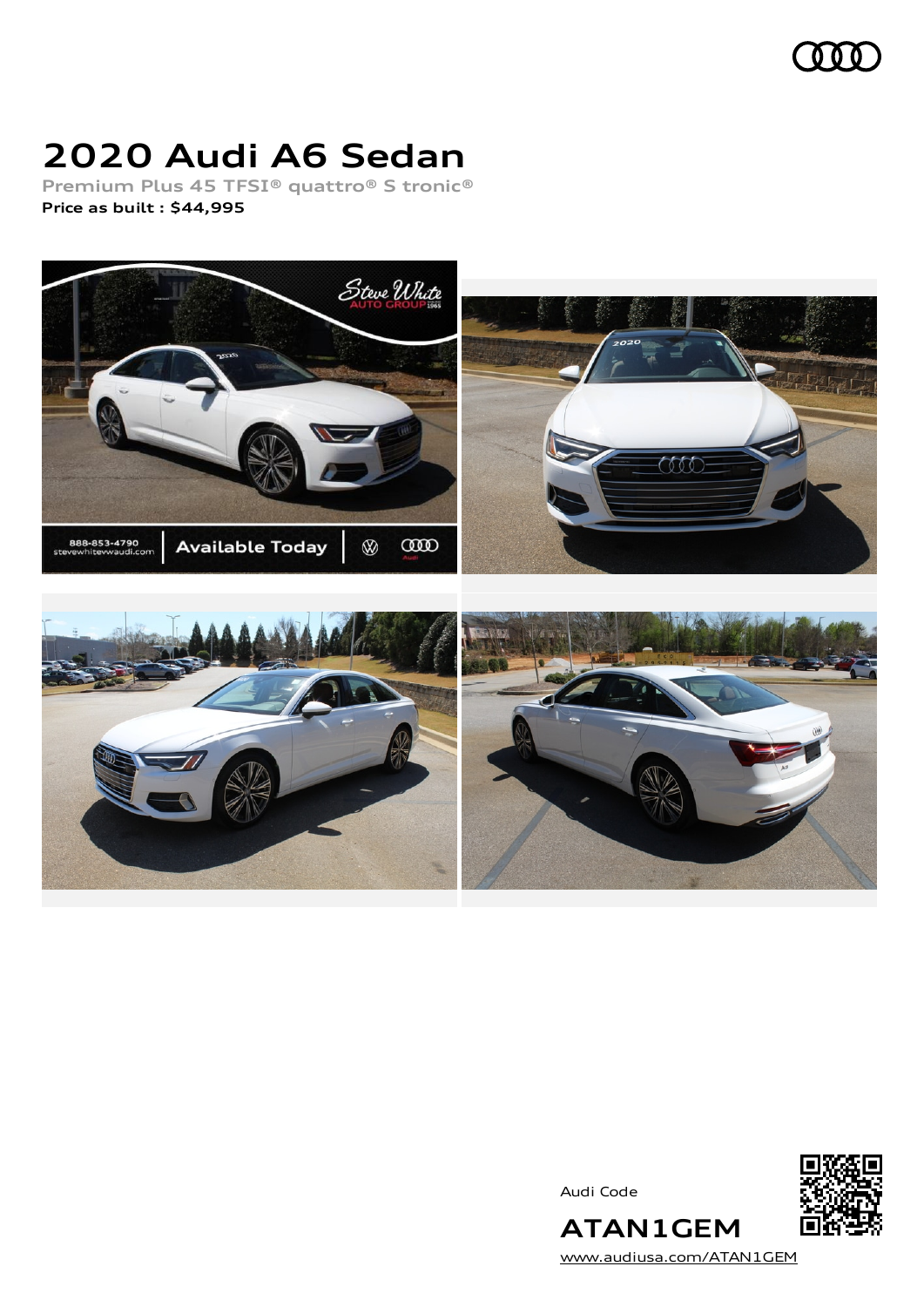## **Summary**

**Audi 2020 Audi A6 Sedan** Premium Plus 45 TFSI® quattro® S tronic®

**Price as buil[t](#page-8-0)** \$44,995

#### **Exterior colour**

Ibis White

#### **Interior colour**

| Seats     | Okapi Brown with Steel Gray<br>stitching |
|-----------|------------------------------------------|
| Dashboard | Black                                    |
| Carpet    | Black                                    |
| Headliner | Moon Silver                              |



#### **Further Information**

### Engine type 2.0-liter four-cylinder

**Technical Specifications**

| stroke                       | Displacement/Bore and 1,984/82.6 x 92.7 cc/mm |
|------------------------------|-----------------------------------------------|
| Torque                       | 273 lb-ft@rpm                                 |
| Top track speed              | 130 mph mph                                   |
| Acceleration (0 - 60<br>mph) | 6.1 seconds seconds                           |
| Recommended fuel             | Premium                                       |

**Audi Code** ATAN1GEM

**Your configuration on www.audiusa.com** [www.audiusa.com/ATAN1GEM](https://www.audiusa.com/ATAN1GEM)

**Commission number** a06195cf0a0e09b1633e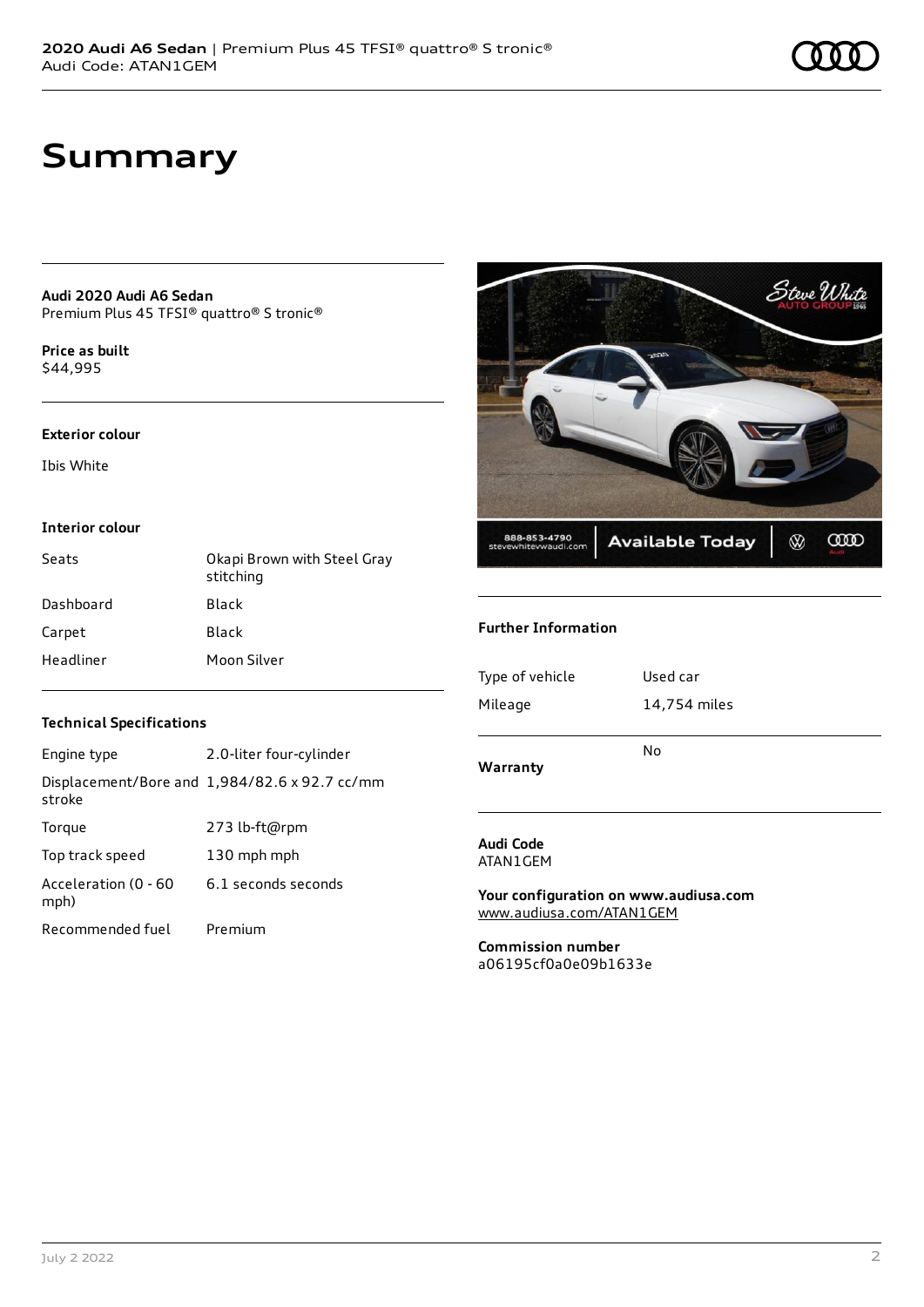

# **Standard features**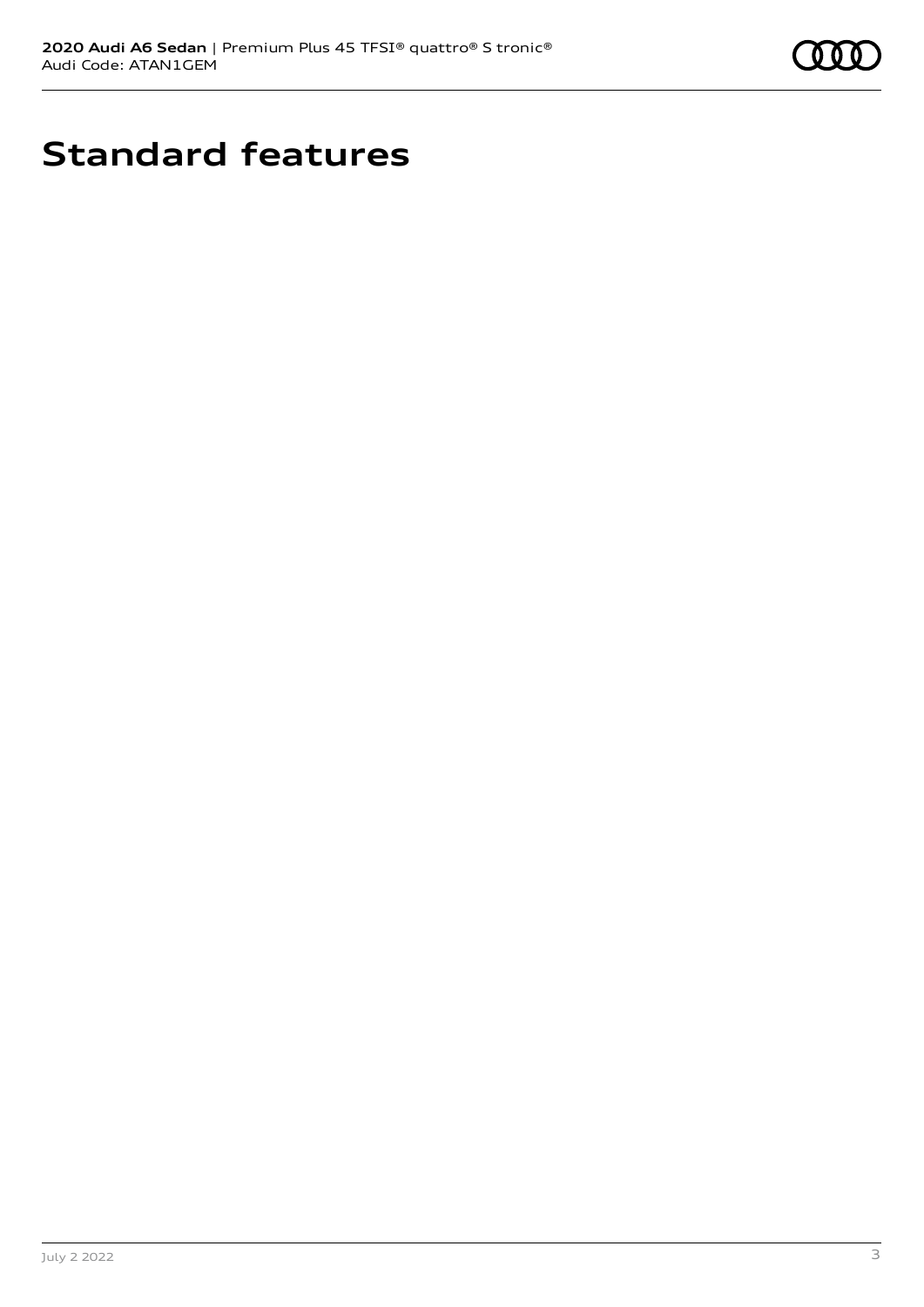# **Dealer remarks**

CARFAX One-Owner. Ibis White 2020 Audi A6 2.0T Premium Plus quattro quattro 7-Speed Automatic 2.0L 4- Cylinder TFSI 2020 Audi A6 2.0T Premium Plus Ibis White, PREMIUM PLUS, PREMIUM AUDIO, POWER WINDOWS, POWER LOCKS, ONE OWNER, NAVIGATION SYSTEM, LEATHER SEATS, KEYLESS ENTRY, HEATED SEATS, CRUISE CONTROL, CLEAN CARFAX - 1 OWNER, CD PLAYER, BLUETOOTH, BACKUP CAMERA, SUNROOF, A6 2.0T Premium Plus quattro, quattro, Okapi Brown w/Leather Seating Surfaces, Audi Active Lane Assist w/Emergency Assist, Audi Adaptive Cruise Assist, Audi Advanced Key, Audi Phone Box w/Wireless Charging, Audi Pre Sense Rear, Audi Side Assist w/Rear Cross Traffic Assist, Audi Virtual Cockpit Plus, Bang & Olufsen 3D Premium Sound System, Contrast Stitching on Door Armrests & Knee Bolster, Convenience Package, Driver Assistance Package, Headlight Washer System, Heated 3-Spoke Multifunction Steering Wheel, Heated front seats, Matrix-Design Headlights w/Highbeam Assist, Navigation System, Power Sunroof, Premium Plus Package, Radio: MMI Navigation Plus w/MMI Touch Response, Sport Package, Sport Suspension (20mm Drop), Top View Camera System w/Virtual 360 View, Traffic Sign Recognition, Wheels: 20 5-V-Spoke Bi-Color.

\*\*\*REMAINDER OF FACTORY WARRANTY\*\*\* Odometer is 5557 miles below market average! 24/32 City/Highway MPG

Call 864-213-1630 and ask for Audi sales for more info!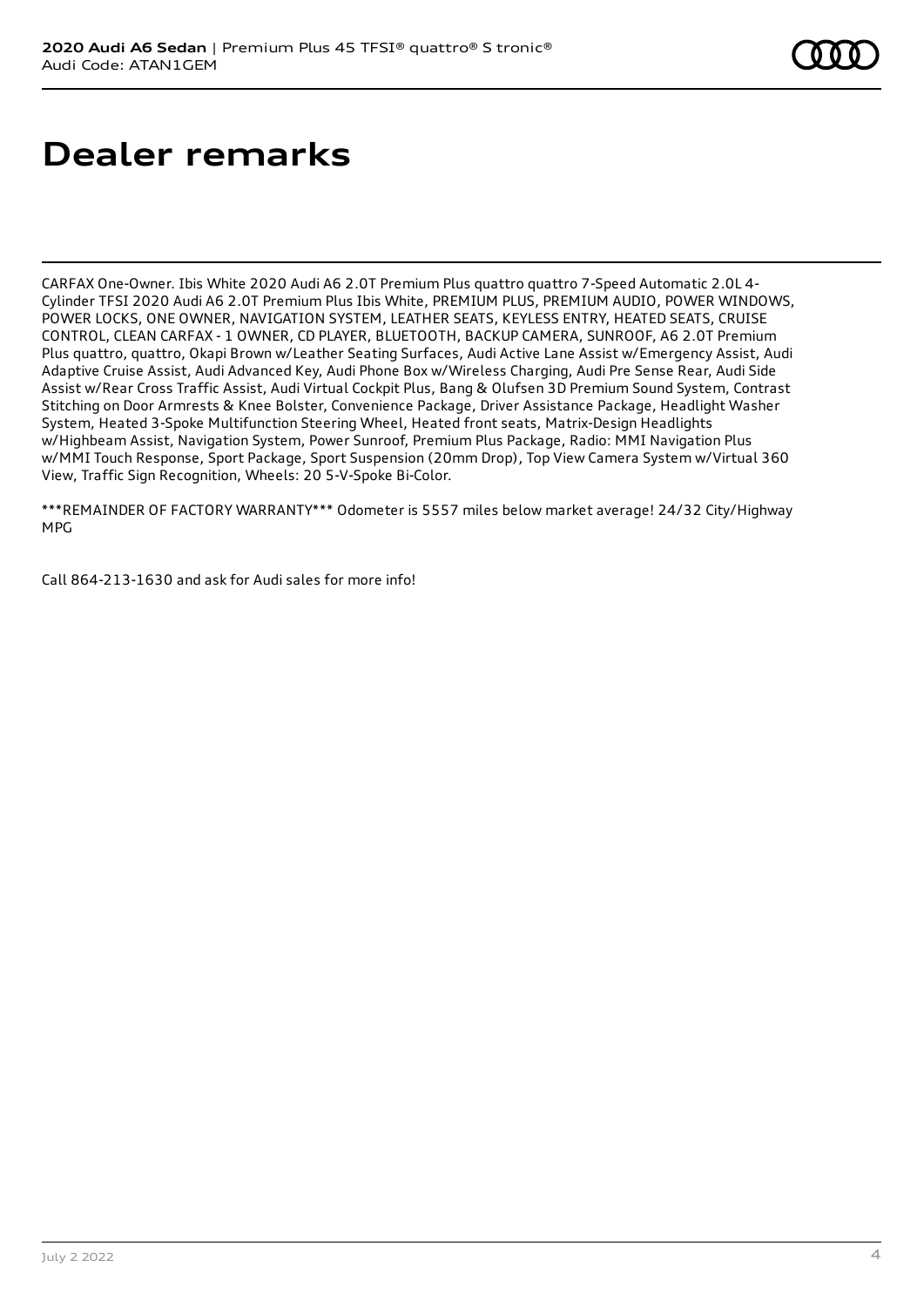## **Technical Specifications**

### **Engineering | Performance**

| Engine type                                 | 2.0-liter four-cylinder                                        | Steering type                              | Electromechanical progressive                                                              |
|---------------------------------------------|----------------------------------------------------------------|--------------------------------------------|--------------------------------------------------------------------------------------------|
| Power Level                                 | 45                                                             |                                            | steering system                                                                            |
| Displacement                                | 2.0 l                                                          | Turning diameter, curb- 36.4 ft<br>to-curb |                                                                                            |
| Max. output ps/hp                           | 248 @ rpm                                                      | Steering ratio                             | 12.1:1                                                                                     |
| Torque                                      | 273 lb-ft@rpm                                                  |                                            |                                                                                            |
| Valvetrain                                  | 16-valve DOHC with Audi valvelift<br>and variable valve timing | Suspension                                 |                                                                                            |
| Acceleration (0 - 60<br>mph)                | 6.1 seconds seconds                                            | Front axle                                 | Five-link front independent steel<br>spring suspension                                     |
| Engine block                                | Cast-iron                                                      | Rear axle                                  | Five-link rear independent steel                                                           |
| Induction/fuel injection Turbocharged/TFSI® |                                                                |                                            | spring suspension                                                                          |
| Cylinder head                               | Aluminum-alloy                                                 | Optional                                   | Sport suspension (-20mm ride<br>height)                                                    |
| stroke                                      | Displacement/Bore and 1,984/82.6 x 92.7 cc/mm                  |                                            |                                                                                            |
| Top track speed                             | 130 mph mph                                                    | <b>Brake system</b>                        |                                                                                            |
|                                             |                                                                | Front brakes                               | 13.3 (ventilated disc) in                                                                  |
| <b>Electrical system</b>                    |                                                                | Rear brakes                                | 13.0 (ventilated disc) in                                                                  |
| Hybrid system battery                       | 12-volt Mild Hybrid Electric Vehicle                           | Parking brake                              | Electromechanical                                                                          |
| (MHEV) technology with<br>recuperation      |                                                                | <b>Body</b>                                |                                                                                            |
| <b>Driveline</b>                            |                                                                | Material                                   | Lightweight technology-multi-<br>material construction (steel and<br>aluminum composition) |
| Drivetrain type                             | quattro® all-wheel drive with ultra®<br>technology             | Corrosion protection                       | Multistep anti-corrosion protection                                                        |
| Transmission                                | Seven-speed S tronic® dual-clutch                              |                                            |                                                                                            |
|                                             | automatic transmission                                         | <b>Warranty   Maintenance</b>              |                                                                                            |
|                                             |                                                                | Warranty                                   | 4-year/50,000-mile Audi New<br>Vehicle Limited Warranty                                    |

**Steering**

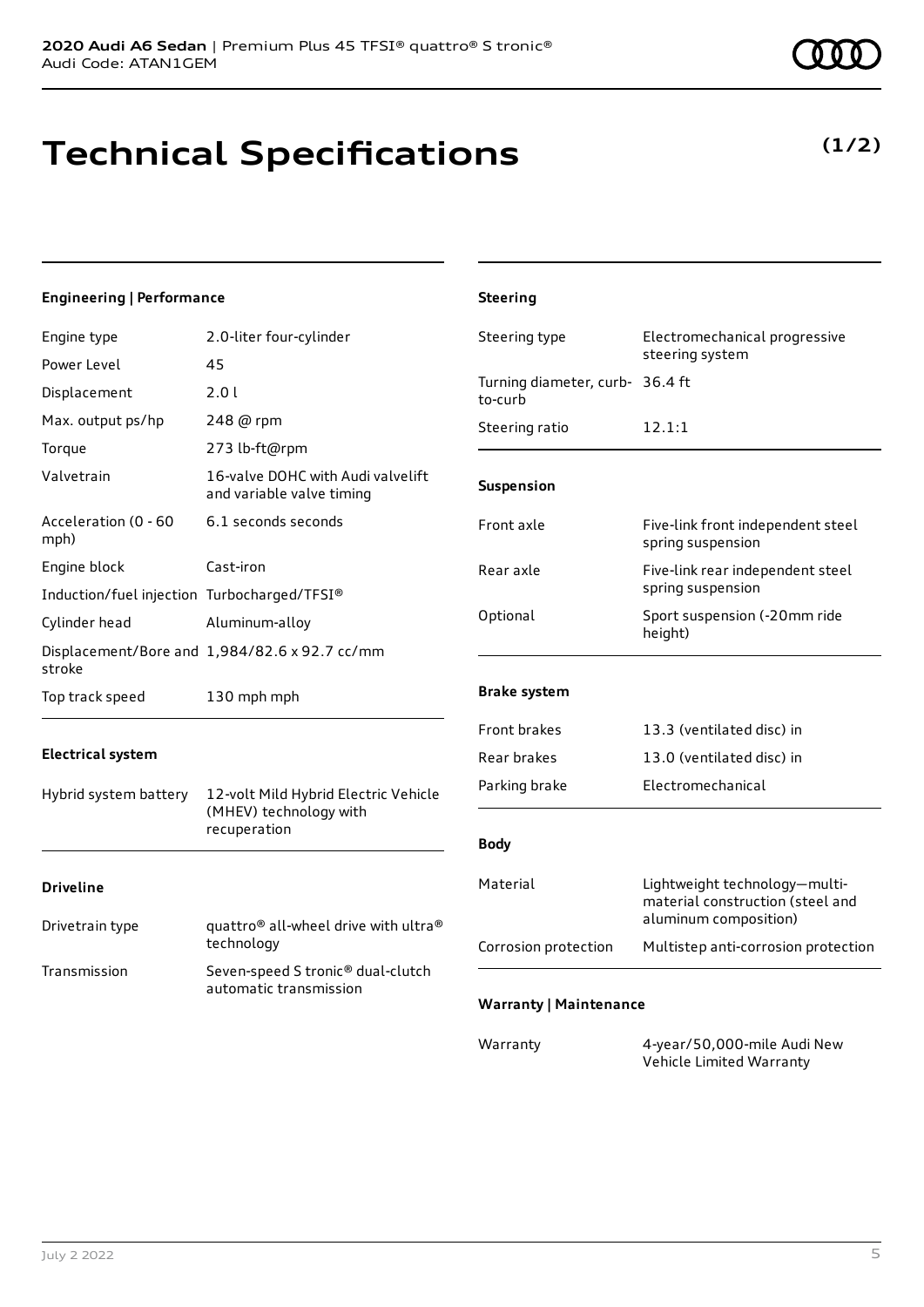**Technical Specifications**

### **Exterior Measurements**

| Height                           | 57.4 in   |
|----------------------------------|-----------|
| Overall width without<br>mirrors | 74.3 in   |
| Length                           | 194.4 in  |
| Wheelbase                        | 115.1 in  |
| Drag coefficient                 | $0.29$ Cw |
| Overall width with<br>mirrors    | $83.1$ in |
| Track rear                       | 63.7 in   |
| <b>Track front</b>               | 64.2 in   |
| Curb weight                      | 4101 lb   |

#### **Interior measurements**

| Seating capacity                          | 5                    |
|-------------------------------------------|----------------------|
| Shoulder room, rear                       | 56.5 in              |
| Head room with front<br>sunroof           | 38.0 in              |
| Leg room, rear                            | 37.4 in              |
| Shoulder room, front                      | 57.8 in              |
| Head room with rear<br>sunroof            | 38.1 in              |
| Leg room, front                           | $41.3$ in            |
| Cargo volume, rear<br>seatbacks up/folded | 13.7/NA cu ft, cu ft |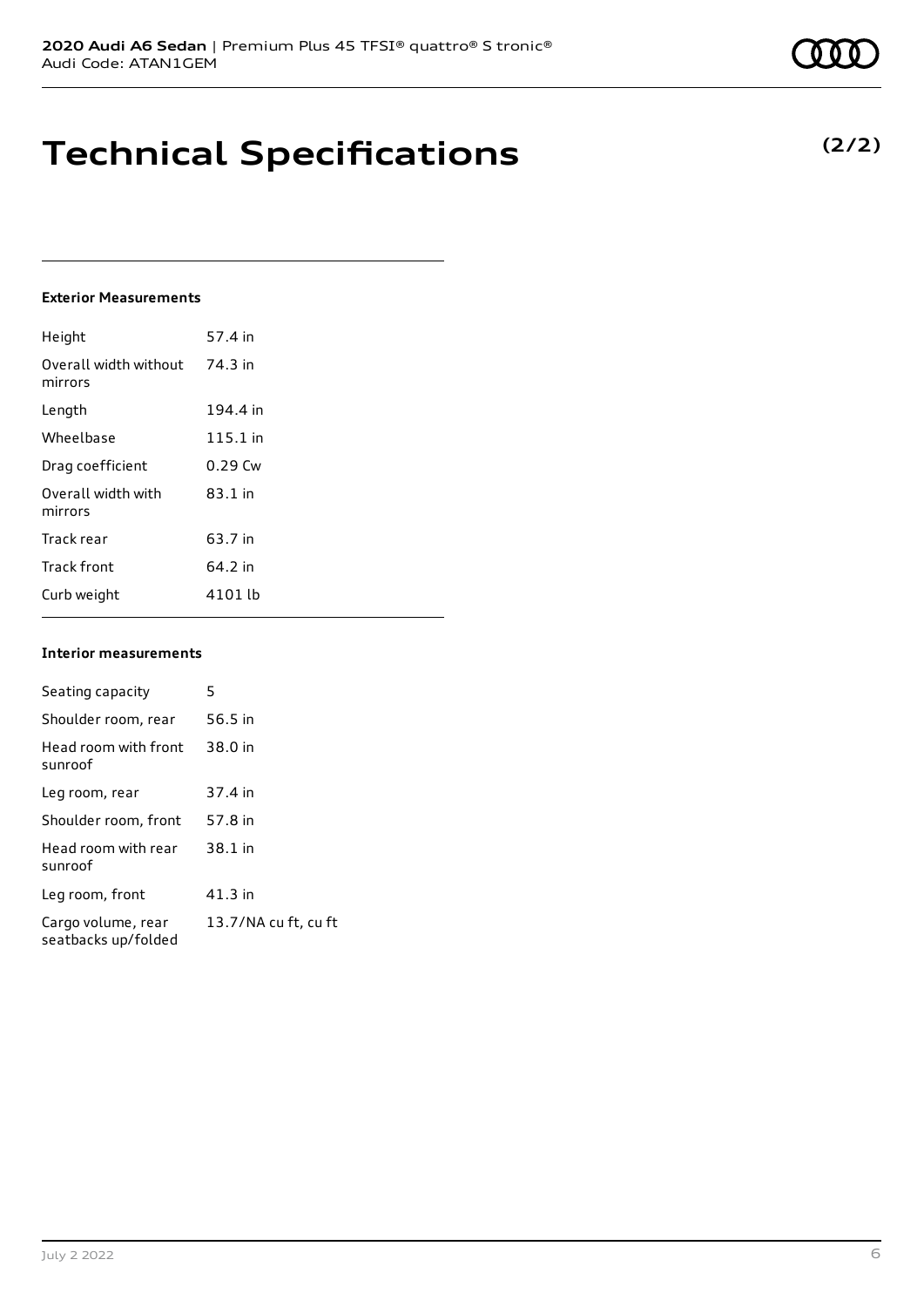### **Consumption- and emission**

**Consumption by NEDC**

combined 27 mpg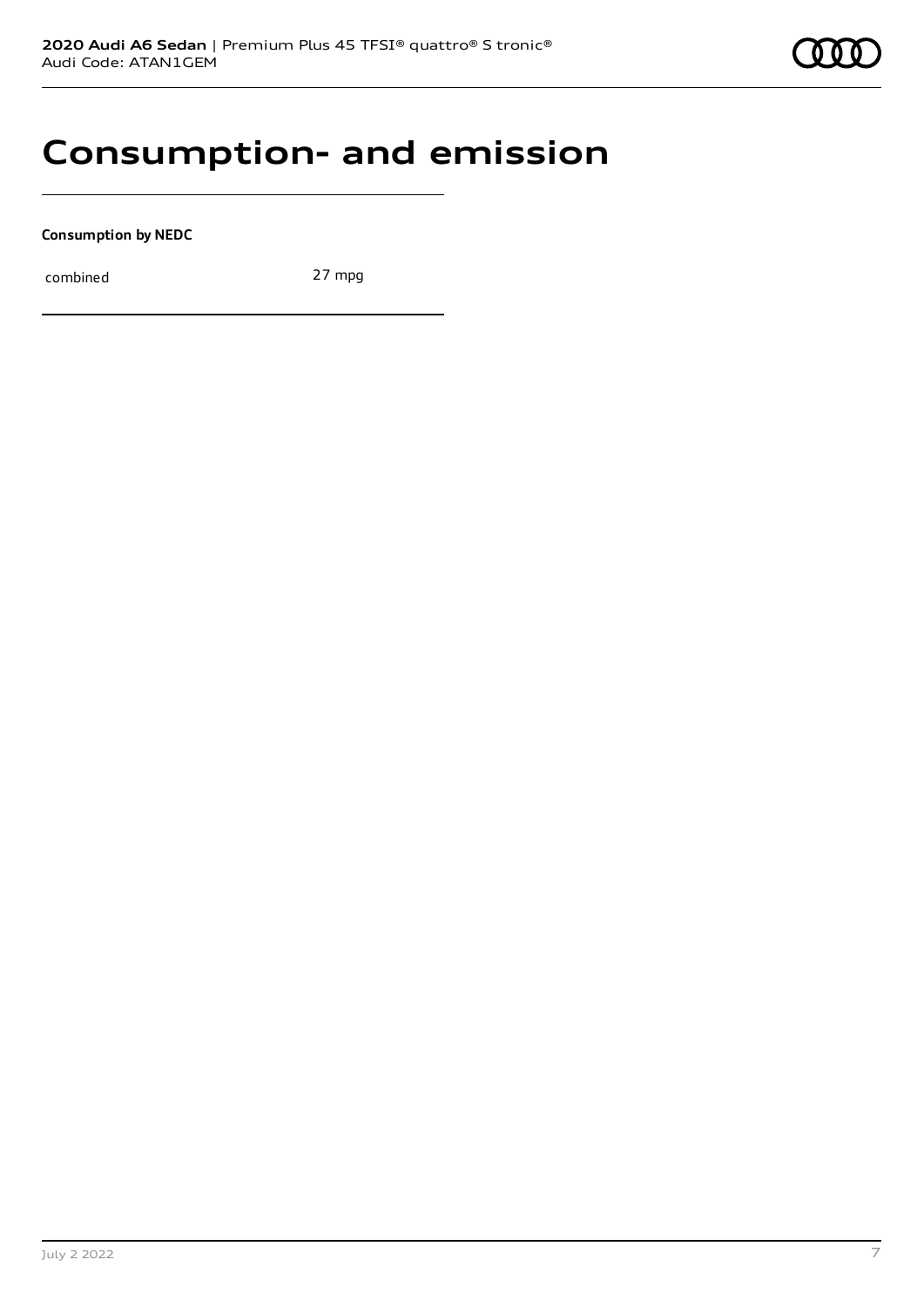# **Contact**

Dealer **Audi Greenville**

200 Duvall Dr 29607 Greenville SC

Phone: +18642888300 FAX: 8642131651

www: [https://www.audigreenville.com](https://www.audigreenville.com/)